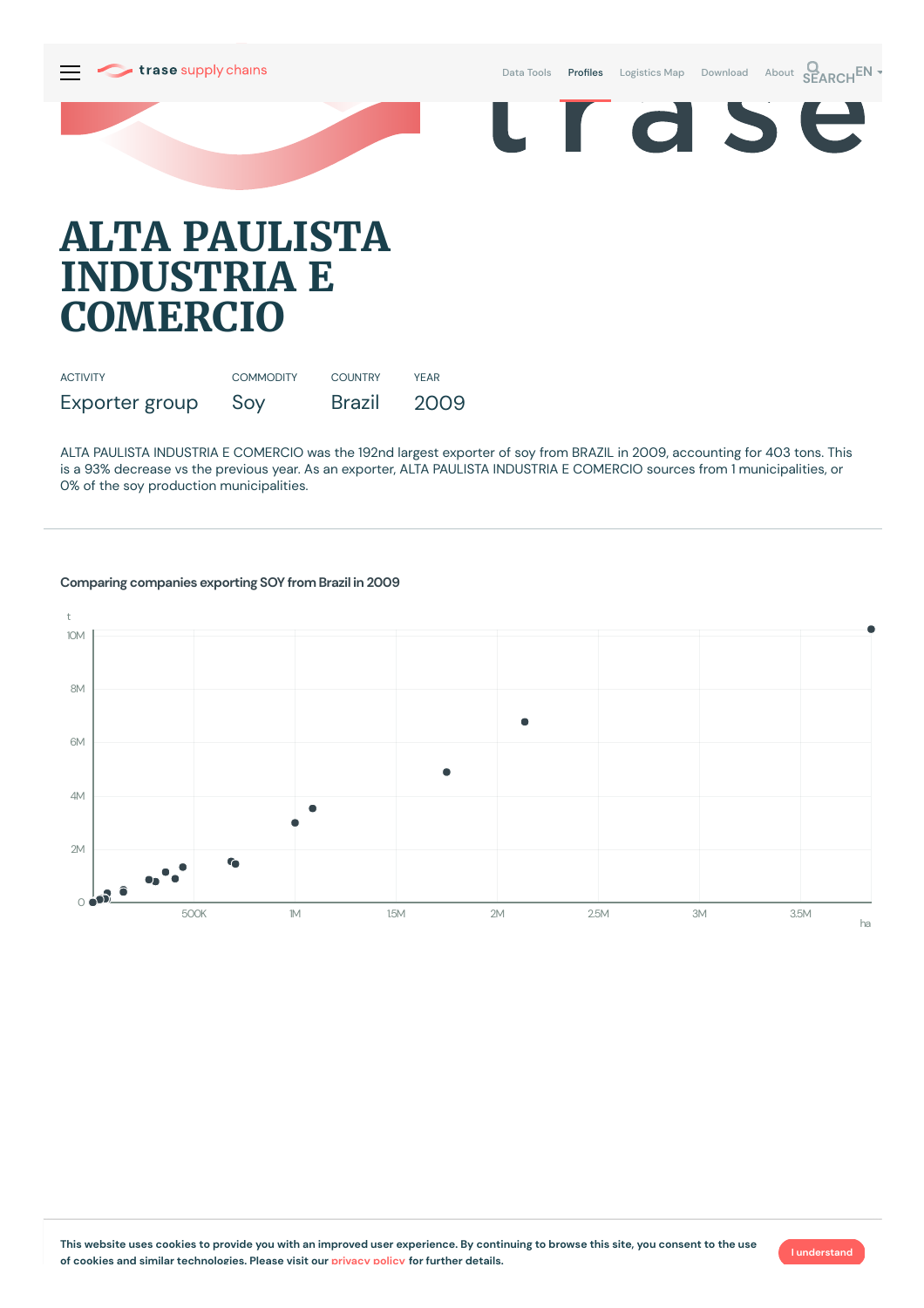



## Trase is a partnership between

Stockholm [Environment](https://sei-international.org/)

In close collaboration with many others. Click for more [information](https://www.trase.earth/about/) about our partners and funders.

| Home       | <b>Supply Chains</b>  | Finance     | Insights     |
|------------|-----------------------|-------------|--------------|
| Resources  | Data Tools            | Explore     | Yearbook     |
| About      | Profiles              | Search      | Collections  |
| Contact us | <b>Logistics Maps</b> | Watchlists  | Publications |
|            | Downloads             | Methodology |              |
|            |                       | <b>FAOs</b> |              |

## **Sign up for our Newsletter**

Enter your email...

This website uses cookies to provide you with an improved user experience. By continuing to browse this site, you consent to the use **of cookies and similar technologies. Please visit our [privacy](https://www.trase.earth/privacy-policy) policy for further details.**